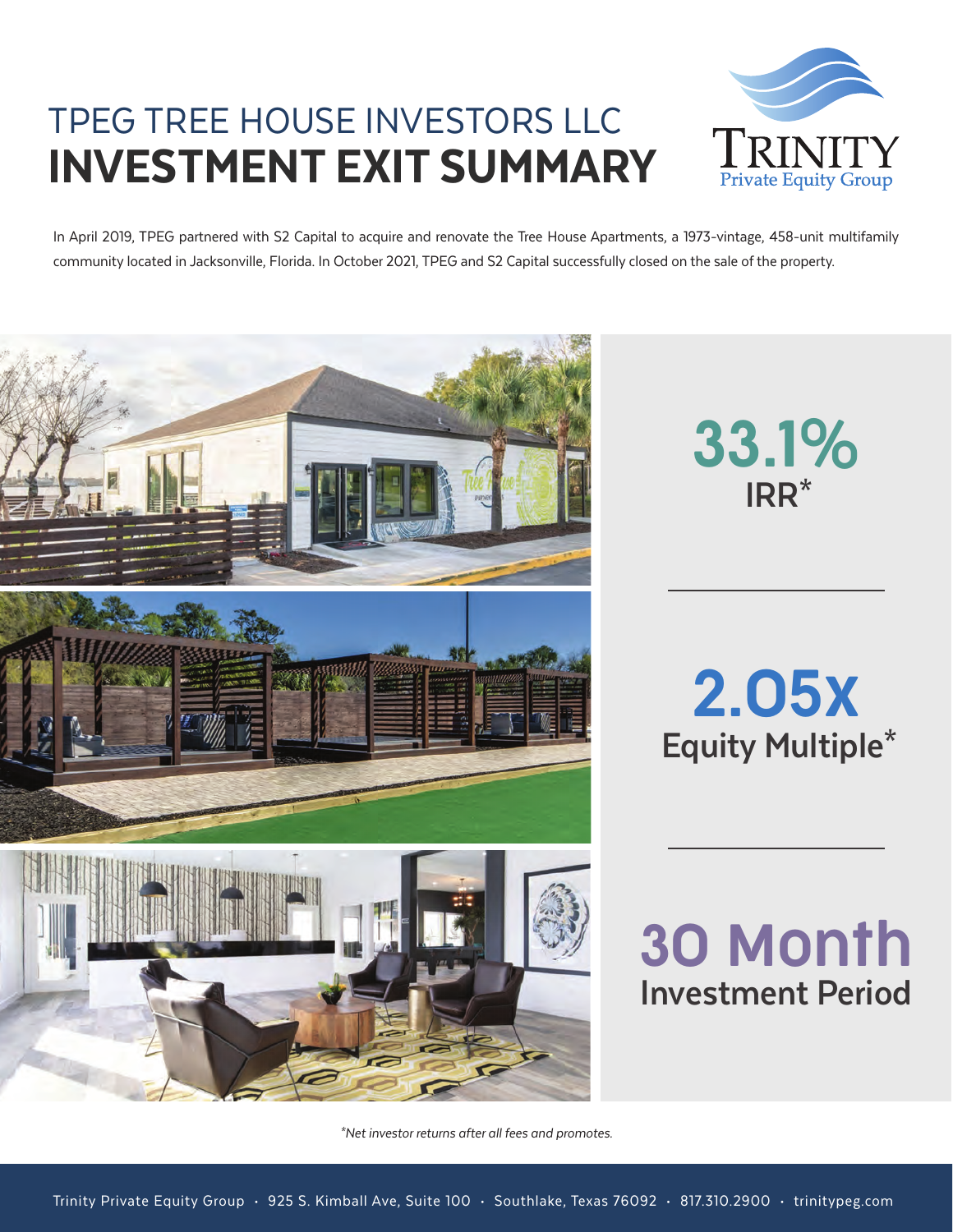## INVESTMENT SUMMARY

In April of 2019, Trinity Private Equity Group ("TPEG") partnered with S2 Capital for the 18<sup>th</sup> time to recapitalize and renovate the Tree House Apartments ("Tree House"), a 1973-vintage, 458-unit multifamily community located at 3500 University Boulevard N. Jacksonville, FL 32277. At the time of the recapitalization, S2 had renovated 55% of the units and most of the exterior. TPEG was attracted to this opportunity because it represented another chance to invest alongside S2 Capital in a familiar submarket at an attractive basis. The subject recapitalization allowed S2 to continue the renovation plan and ultimately reposition the asset with higher rents. Total capitalization for the Tree House investment equated to roughly \$47.579 million, funded by a \$32.000 million senior loan, \$4.000 million of TPEG mezzanine debt, \$11.000 million of TPEG equity, and approximately \$578,947 of equity provided by S2 Capital and its affiliates.

S2's extensive renovation plan and hands-on management approach were successful, as rental rates, occupancy, and net operating income have all improved since the acquisition. As of September 2021, S2 had renovated 374 units, which equates to 82% of the property. The average effective rent at the property at the time of the recapitalization was \$870 per unit, and the average effective rent as of September 2021 was \$1,105, reflecting a \$235 or 27% increase. Tree House closed out the month of September at 98% occupied. Due to successfully driving higher rents and therefore higher net operating income, the partnership was able to reposition the asset for a favorable sale outcome. Of note, the partnership elected to suspend the mezzanine interest payment for Q1 of 2020 due to the uncertainty surrounding the COVID-19 pandemic, but payments were caught up and reinstated in Q2 of 2020.

On October 22<sup>nd</sup>, 2021, S2 successfully closed on the sale of Tree House Apartments for \$70.150 million (\$153,166 per unit). The sale price represented an increase of ~64% relative to the original purchase price of the asset in 2019 and ~47% relative to our partnership's total basis. With a pre-tax distribution of net sales proceeds equal to approximately 196% of their original equity investment, TPEG equity investors realized an internal rate of return ("IRR") of ~33.1% and a cash-on-cash return of ~2.05x over the 30-month investment horizon. Further detail on the investment return profile is included in the *Returns Summary* on the following page.